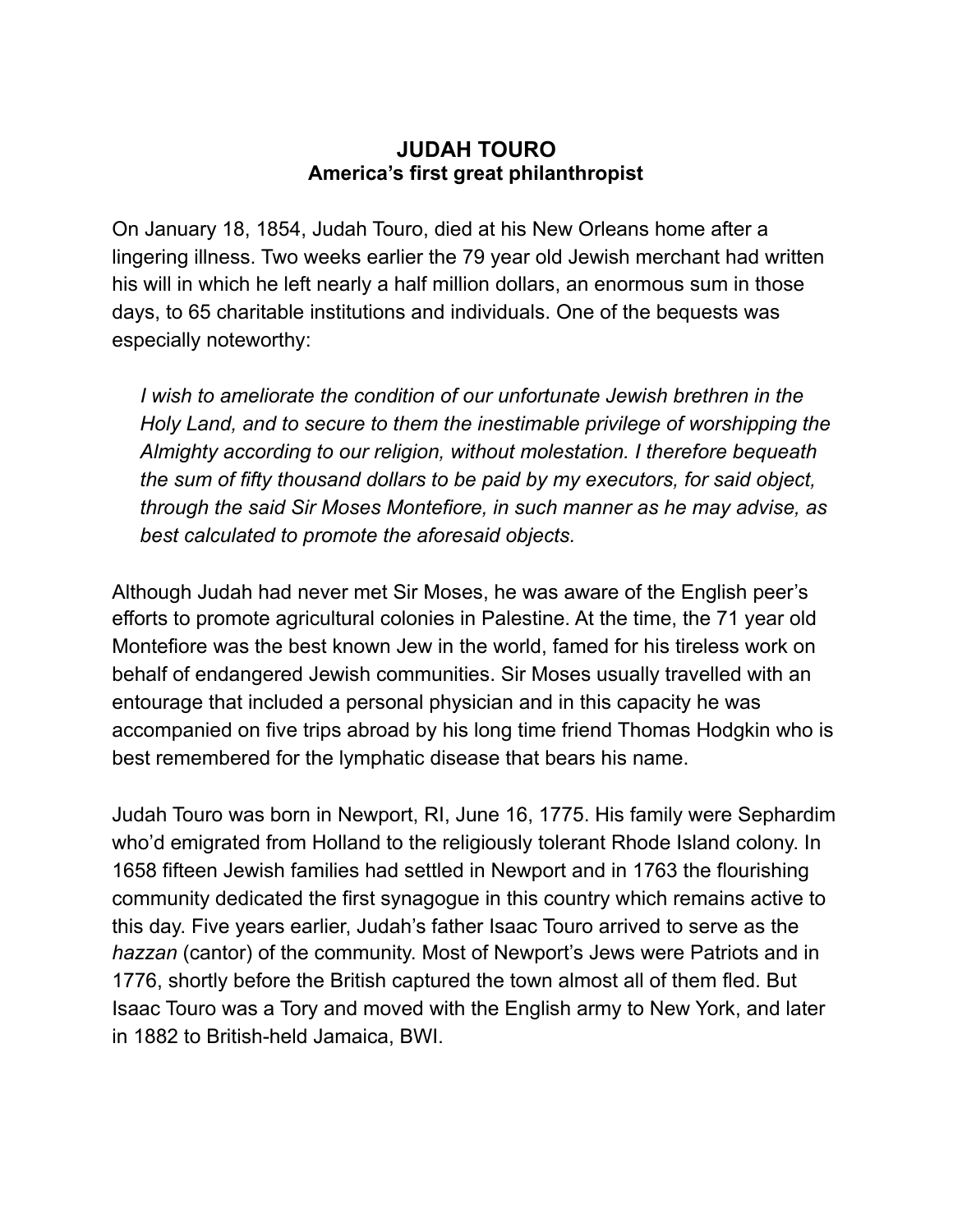Within a year there he died and his family, including nine year old Judah, returned to New York City where soon afterward, Mrs. Touro died. The children moved again, this time to Boston where they lived under the patronage of their wealthy uncle Moses Michael Hays. The Hays family then were the only Jews in Boston and were strictly observant. Judah's uncle was a banker, merchant and philanthropist who favored the Patriot side and was a close friend of Paul Revere and Thomas Paine.

(After the Revolution some Jews returned to Newport, the synagogue reopened and in 1790 the newly elected President George Washington, replying to a congratulatory letter from Moses Seixas, the community's leader, wrote that so long as they were good citizens anyone who lived under the new government's jurisdiction "shall sit in safety under his own vine and fig tree." This letter to the Newport community set the standard for religious freedom and civil liberty before the Bill of Rights was written. But the formerly successful local economy no longer was profitable and by 1823 no Jews remained in Newport.)

Growing up in Boston Judah fell in love with his first cousin Catherine Hays, but his uncle wouldn't agree to a marriage and arranged that the couple were kept apart. His love unrequited, in 1801 Judah moved to New Orleans, arriving there just two years before the Louisiana Purchase. He invested in steam ships and real estate and eventually became one of the country's wealthiest men. As he explained, "I have saved a fortune by strict economy while others had spent one ob their liberal expenditures" and, modest in his personal habits and bashful socially, he lived in a simple apartment.

 In 1815 during the Battle of New Orleans, the 40 year old militia volunteer was struck in the thigh by a British cannonball and lay in the field near death. A friend Razim Shepherd carted him to safety and attended Judah for many months. Judah Touro detested slavery and sometimes purchased slaves in order to free them, even supporting some of their business ventures. During a Yellow Fever epidemic in 1852, he established the Touro infirmary as a small hospital for merchant sailors. It was a tolerant institution that treated all who were in need, including slaves and freedmen. (The infirmary still functions today.)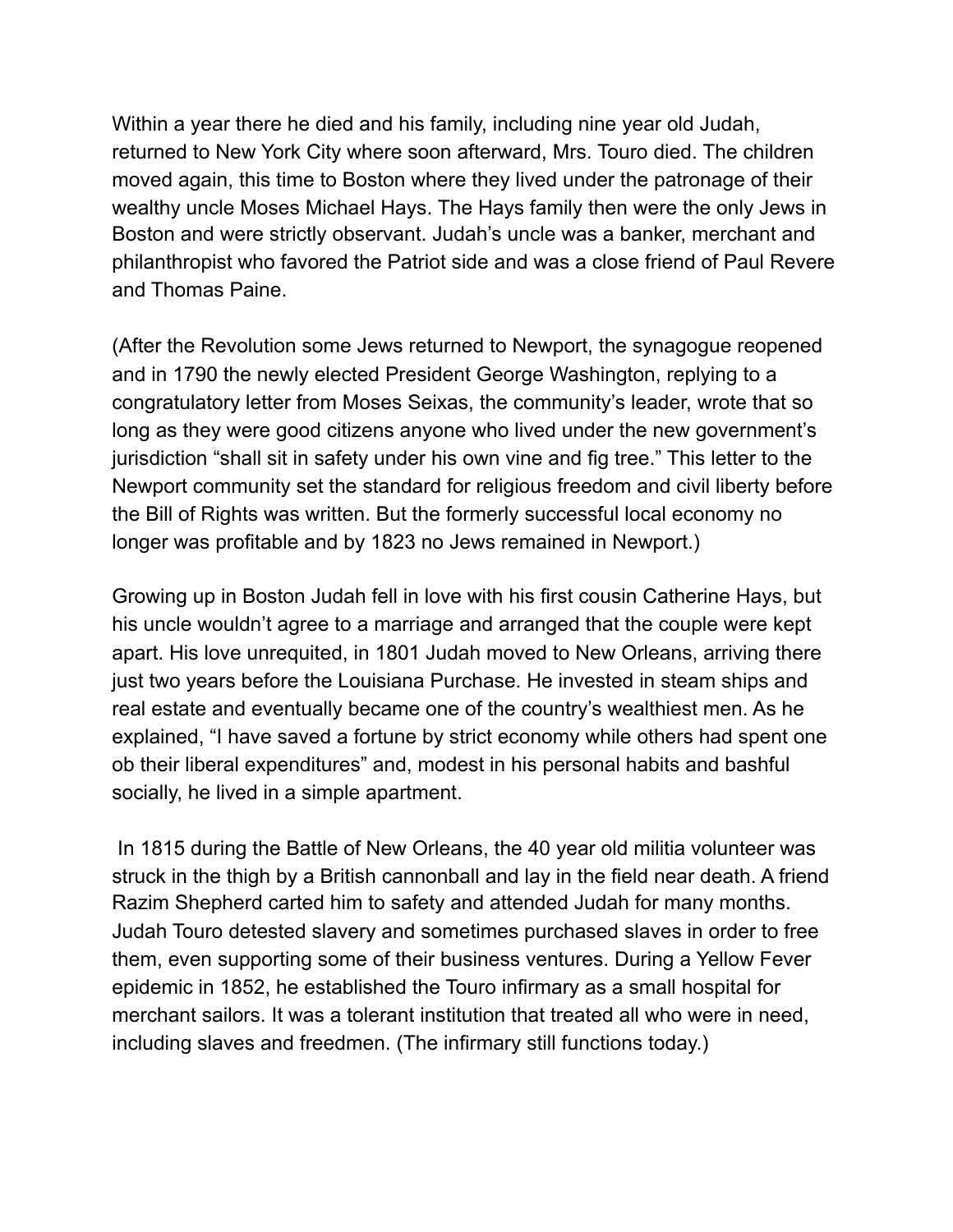When Judah Touro died in New Orleans at age 79 in 1854, his will directed bequests totaling \$250,000 to various Jewish causes and another \$153,000 to non-Jewish causes. Funds were provided for each of the eighteen then existing synagogues in America and among other recipients, twas he newly organized Jews Hospital in New York City — what later became Mount Sinai Hospital which received \$20,000. A bequest of \$5,000 was made for his young love Catherine Hays who also had never married — "as an expression of the kind remembrance in which the esteemed friend is held by me." The two had never met again in life and, unknown to Judah, Catherine died only a few days before him. Another legacy made it possible to reopen the long abandoned Newport synagogue where, at his request, Touro was buried with his family. Inscribed on his tombstone: "The last of his name, may he be inscribed in the Book of Philanthropy to be remembered forever."

Six weeks after Touro's death, one of his executors, Gershom Kursheedt, came to London to discuss details of the bequest with Montefiore. Sir Moses wanted to build a new hospital to be located just outside Jerusalem's city walls. Kursheedt approved the plan and ten acres were bought from the city's Arab Governor for 1,000 pounds sterling. In 1855, at an elaborate groundbreaking ceremony, Judah Touro's ring was placed beneath the cornerstone, but because of local politics, the Jewish hospital was never built — the Rothschild family had beat them to it.

Instead, Montefiore had a housing colony built on the property for impoverished Jews that he called "Touro's Almshouse." Half of the "cottages" were designated for Ashkenazim, half for Sephardim and the inhabitants were enjoined to recite daily prayers in memory of Judah Touro as well as on the anniversary of his death. There were construction delays and the first tenants didn't move in until 1875 during Sir Moses' seventh and last visit to the Holy Land at age 90. It was the first Jewish colony built outside the old walls of the city and today the elegant neighborhood, that's known as *Yemin Moshe,* is the site of "Montefiore's Mill."

Although historical accounts usually described Judah Touro as being benevolent and generous, the truth probably was more complex. Indeed, little is known of his personal life and he instructed that his papers be burned after his death. A eulogy published in a New Orleans newspaper recalled, "his person was scarcely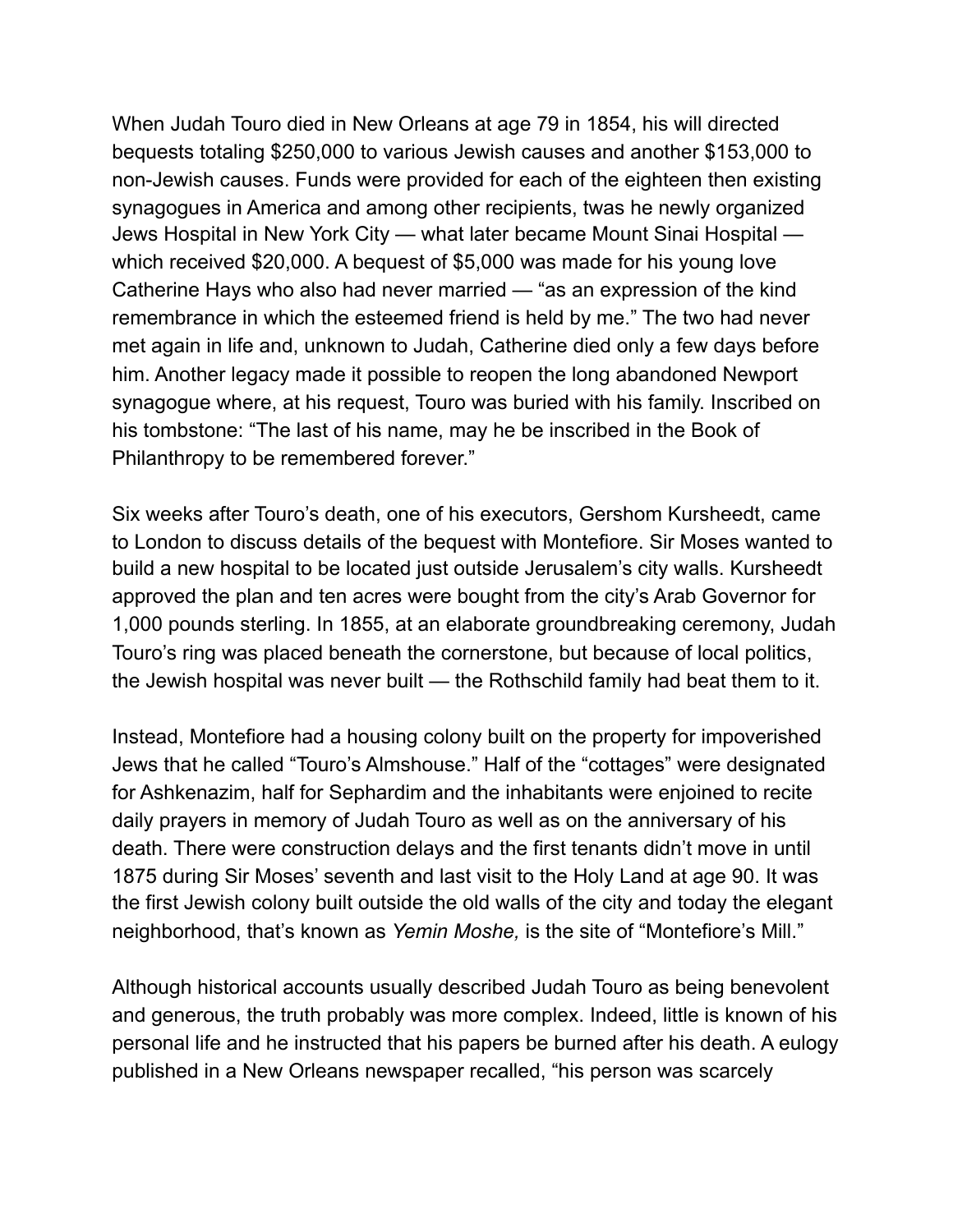known. Yet his kind heart and delicate generosities made his name familiar in every mouth."

A century later, rabbi-historian Bertram W. Korn wrote a "reappraisal" of Judah Touro based on letters written by Gershom Kursheedt, a journalist and broker who served as one of the estate's four executors. (Jewish Quarterly Review, 1955.) Rabbi Korn suggested that the conventional description of Touro was "the product of wishful imagination; not supported by the few shreds of evidence which have been uncovered." Instead, Touro seems to have been "crotchety, petulant and suspicious" and until the last seven years of his life was indifferent to the affairs of New Orleans' Jewish community although he probably was the first Jew to establish permanent residence in the city.

That changed when Gershom Kursheedt arrived in New Orleans in 1841 and became a vigorous leader of the Jewish community which had fallen on hard times since its founding in 1828. He declared, "I have but one ambition in life, and that is to elevate the character of our people in the eyes of God and man." Gershom Kursheedt persuaded his eccentric co-religionist to use his fortune to continue the work of his father who had been the *hazzan* of Newport's synagogue. He convinced Touro to purchase an abandoned a church in downtown New Orleans which was renovated into a 470 seat sanctuary. The dedication ceremony seemed to have a profound impact on Touro who, according to Kursheedt, "seemed to have returned to Judaism." He began to attend services regularly, became Sabbath observant and among several other projects, funded construction of a home for Jewish widows and orphans.

But Kursheedt found that convincing a reluctant Touro was tortuous. As he wrote to a friend, "Mr. Touro is the very impersonation of a snail, not to say of a crab, whose progress is usually backward." He rarely could make up his mind as to what he wanted and frequently had to be persuaded all over again: "The only answer I get is 'well we will see', 'there is time enough, etc. etc.' I cannot order the man….[but] I must be very careful to humor him or in an instant all may be lost."